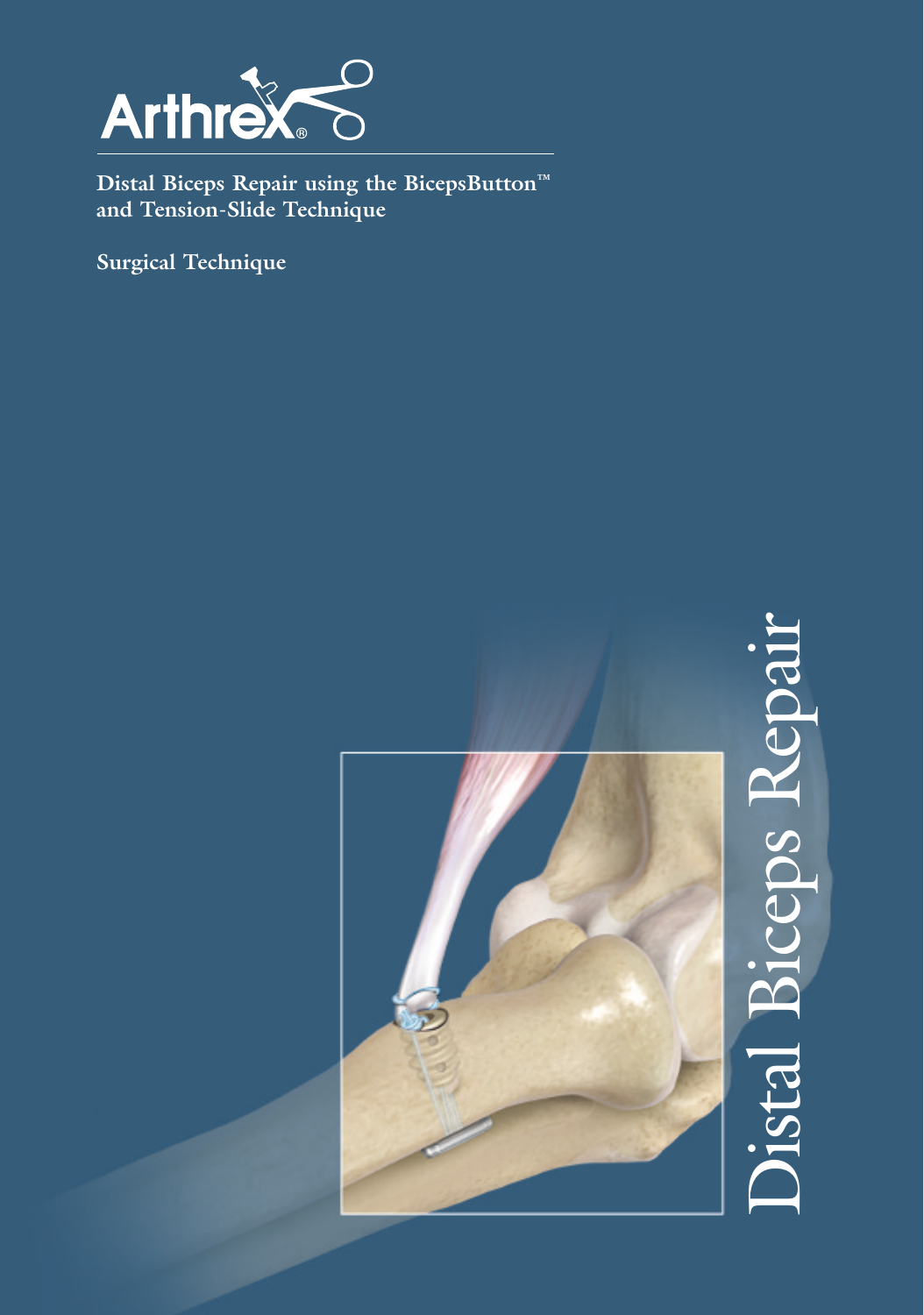

# **Distal Biceps Repair using the BicepsButton and Tension-Slide Technique**

#### *Background*

Distal biceps tendon repair using the BicepsButton and tension-slide technique allows the surgeon to tension and repair the biceps tendon through a single anterior incision. The combination of the cortical button fixation coupled with an interference screw creates a strong, anatomic repair.

## *Surgical Technique*

Place the patient in a supine position on the operating room table under a general anesthesia with a tourniquet applied but not regularly inflated. Make a 4 cm transverse incision approximately 3 cm distal to the elbow flexion crease. Identify the lateral antebrachial cutaneous nerve and retract it laterally. Identify the retracted distal end of the biceps tendon and deliver it through the incision. Debride the end of the tendon to remove any degenerative or diseased tissue. The tendon should pass through a 7 mm sizing block to ensure that it will fit through an 8 mm bone tunnel.

Whipstitch 2.5 cm of the distal end of the biceps tendon using a FiberLoop®, making sure to lock the sutures by making the final pass proximal to the previous pass. Cut the FiberLoop near the needle, ensuring adequate length suture limbs. Mark a line on the tendon 1 cm from the end to help visualize the tendon docking into the radial tuberosity.





Thread one limb of suture through one side of the BicepsButton and back through the opposite side. Thread the other suture limb through the button in the same manner, starting on the opposite side as the first suture limb. Make certain that the suture limbs are not tangled. Pull on each suture limb simultaneously to ensure that the button slides freely on the sutures.



With the elbow in full extension and full supination, expose the radial tuberosity and debride it of any remaining soft tissue. Drill a 3.2 mm bi-cortical tunnel through the radial tuberosity, aiming 30˚ ulnar to maximize the distance from the posterior interosseous nerve (PIN). Use fluoroscopy to confirm drill placement in the radial tuberosity.



Drill an 8 mm uni-cortical tunnel over the 3.2 mm guide pin and remove both the pin and reamer. Copiously irrigate the wound to remove bone dust and fragments.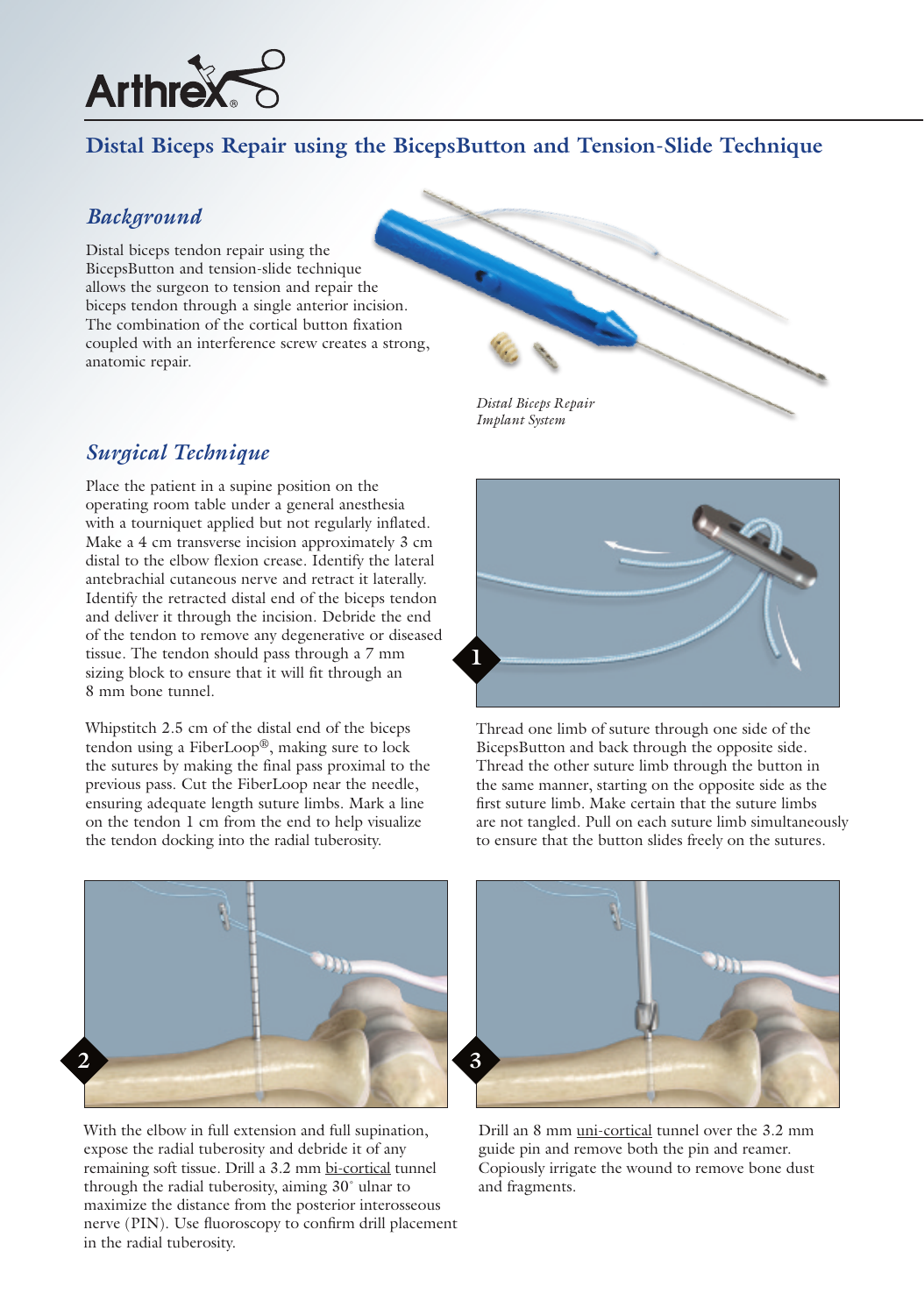

Hold tension on all four suture limbs and insert the tip of the Button Inserter into the end of the BicepsButton. Maintain tension on the sutures and insert the Biceps-Button through both cortices of the radial tuberosity. Flexing the forearm 20˚ to 30˚ can aid in button and tendon insertion. Use fluoroscopy to verify that the button is deployed through both cortices. Pull the lever back on the Button Inserter to release the button.



Pull on the free suture limbs to seat the button against the radius. Use fluoroscopy to confirm button deployment. Grasp each limb of suture and slowly apply tension to dock the tendon into the bone tunnel. The previously marked line may also aid in visual confirmation that the tendon is fully docked into the bone tunnel.



Once the tendon is fully seated, use a free needle and pass one limb through the tendon and tie a knot, using a knot pusher if necessary.



Load the 7 mm x 10 mm PEEK Tenodesis Screw onto the Tenodesis driver and load one suture limb through the driver. Insert the screw on the radial side of the bone tunnel, pushing the tendon more ulnar. The screw should seat flush with the anterior cortex.



Tie the suture limbs over the screw to complete the repair.

# *Post-Op Protocol*

Place the patient in a soft dressing and allow active supination and pronation of the forearm. Active flexion and extension as tolerated is permitted, but patients should lift nothing heavier than a coffee cup for the first two weeks.